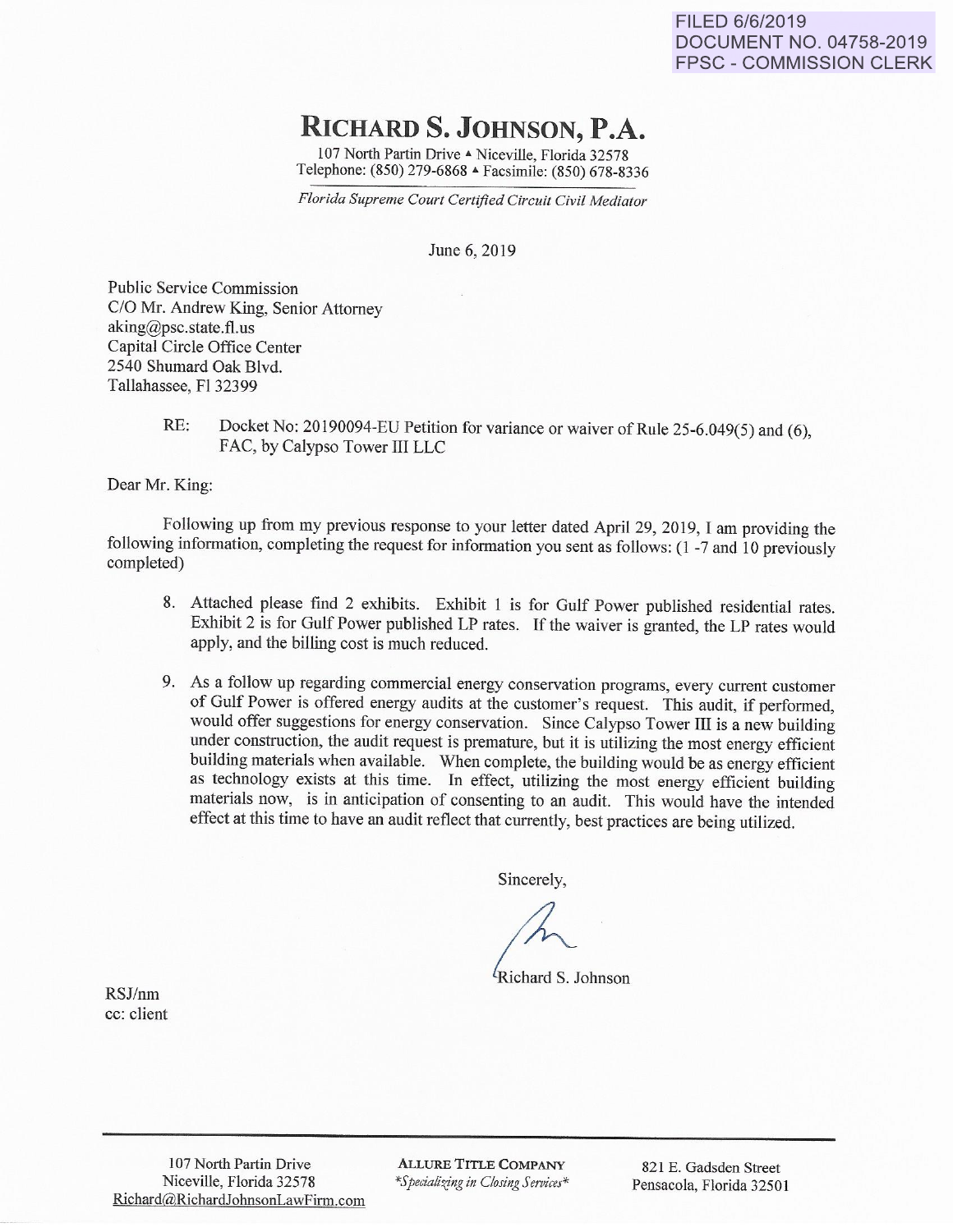

Section No. VI Thirty-Fifth Revised Sheet No. 6.3 Canceling Thirty-Fourth Revised Sheet No. 6.3

## **RATE SCHEDULE RS RESIDENTIAL SERVICE** URSC: RS

| <b>PAGE</b> | <b>EFFECTIVE DATE</b> |
|-------------|-----------------------|
| 1 of 2      | March 29, 2019        |

## **AVAILABILITY:**

Available throughout the entire territory served by the Company.

## **APPLICABILITY:**

Applicable for service used for domestic purposes at an individually metered dwelling unit suitable for year-round family occupancy containing full kitchen facilities and to commonly-owned facilities in condominium and cooperative apartment buildings. Garages, pools, pumps, boat dock, etc., on the same premise as the dwelling unit are included if all such service is for personal use. Service provided hereunder shall not be shared with or resold to others.

## **CHARACTER OF SERVICE:**

Available for single phase service from local distribution lines of the Company's system at nominal secondary voltage of 120/240 volts.

## **RATES:**

Base Charge: 64¢ per day

Energy-Demand Charge: 4.886¢ per kWh

## **MINIMUM BILL:**

In consideration of the readiness of the Company to furnish such service, a minimum charge will be made of not less than the Base Charge.

## **DEPOSIT:**

A deposit amounting to twice the estimated average monthly bill may be required before service is connected at designated premises. The deposit may be applied to any final bills against the Customer for service.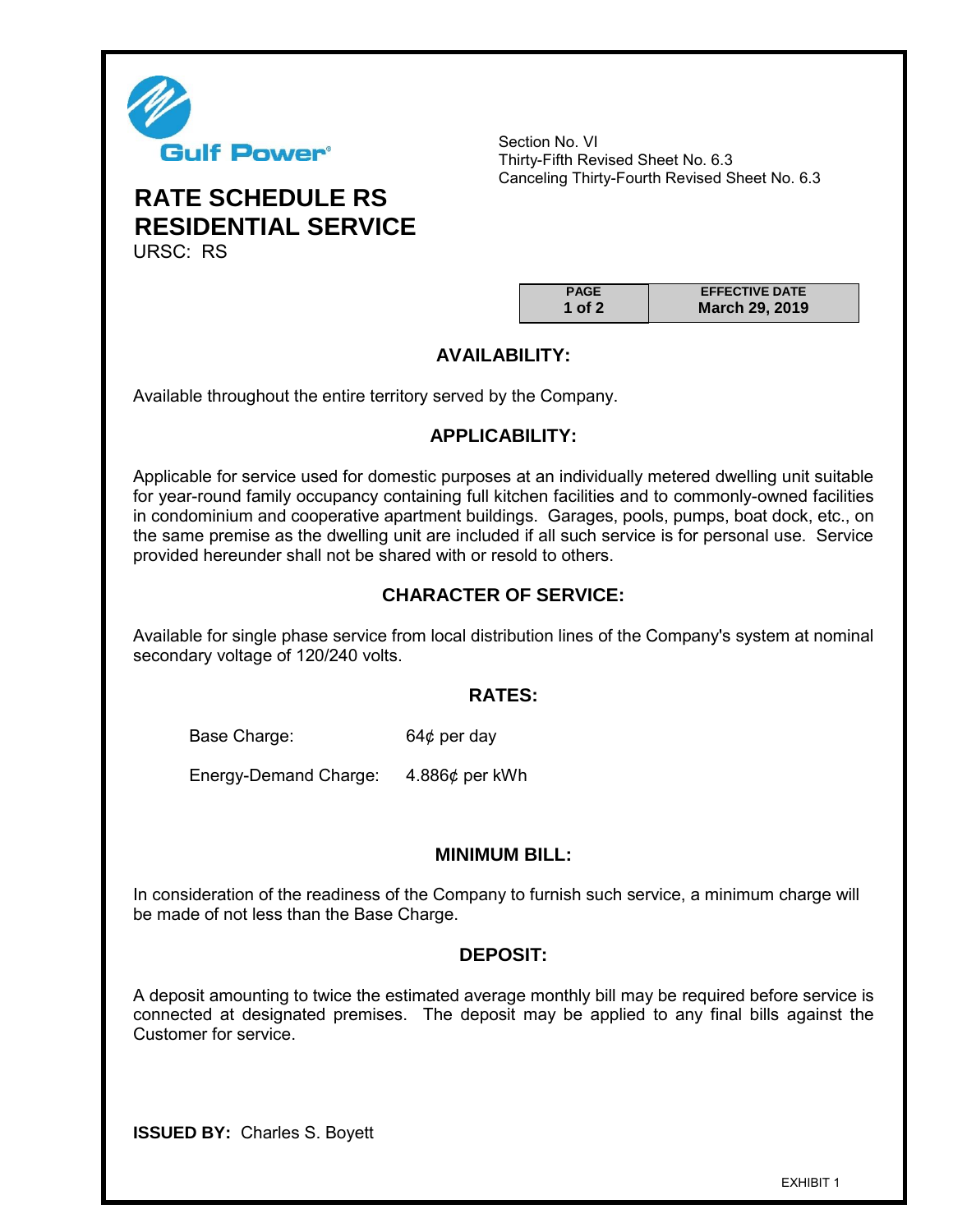

Section No. VI Sixth Revised Sheet No. 6.3.1 Canceling Fifth Revised Sheet No. 6.3.1

| <b>PAGE</b> | <b>EFFECTIVE DATE</b> |
|-------------|-----------------------|
|             | March 29, 2019        |

**This sheet intentionally left blank and reserved for future use.**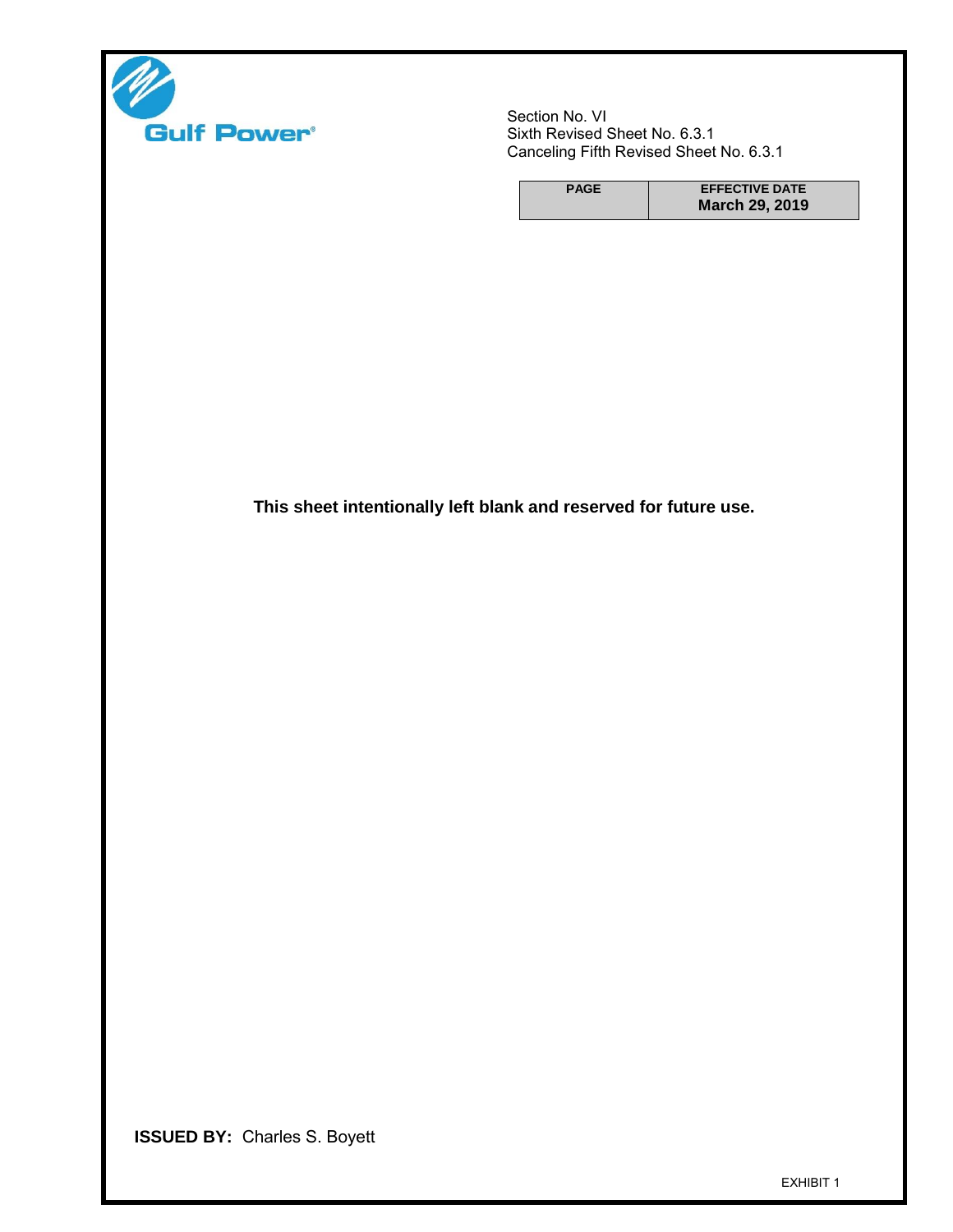

Section No. VI Twenty-First Revised Sheet No. 6.4 Canceling Twentieth Revised Sheet No. 6.4

| <b>PAGE</b> | <b>EFFECTIVE DATE</b> |
|-------------|-----------------------|
| 2 of 2      | March 29, 2019        |

(Continued from Rate Schedule RS, Sheet No. 6.3)

## **TAX ADJUSTMENT:**

See Sheet No. 6.37

#### **FRANCHISE FEE BILLING:**

See Sheet No. 6.37

### **FUEL CHARGE:**

See Sheet No. 6.34

## **PURCHASED POWER CAPACITY COST:**

See Sheet No. 6.35

## **ENVIRONMENTAL COST:**

See Sheet No. 6.36

## **ENERGY CONSERVATION:**

See Sheet No. 6.38

## **GROSS RECEIPTS TAX ADJUSTMENT:**

See Sheet No. 6.37

## **PAYMENT OF BILLS:**

See Sheet No. 6.37

Service under this rate schedule is subject to Rules and Regulations of the Company and the Florida Public Service Commission.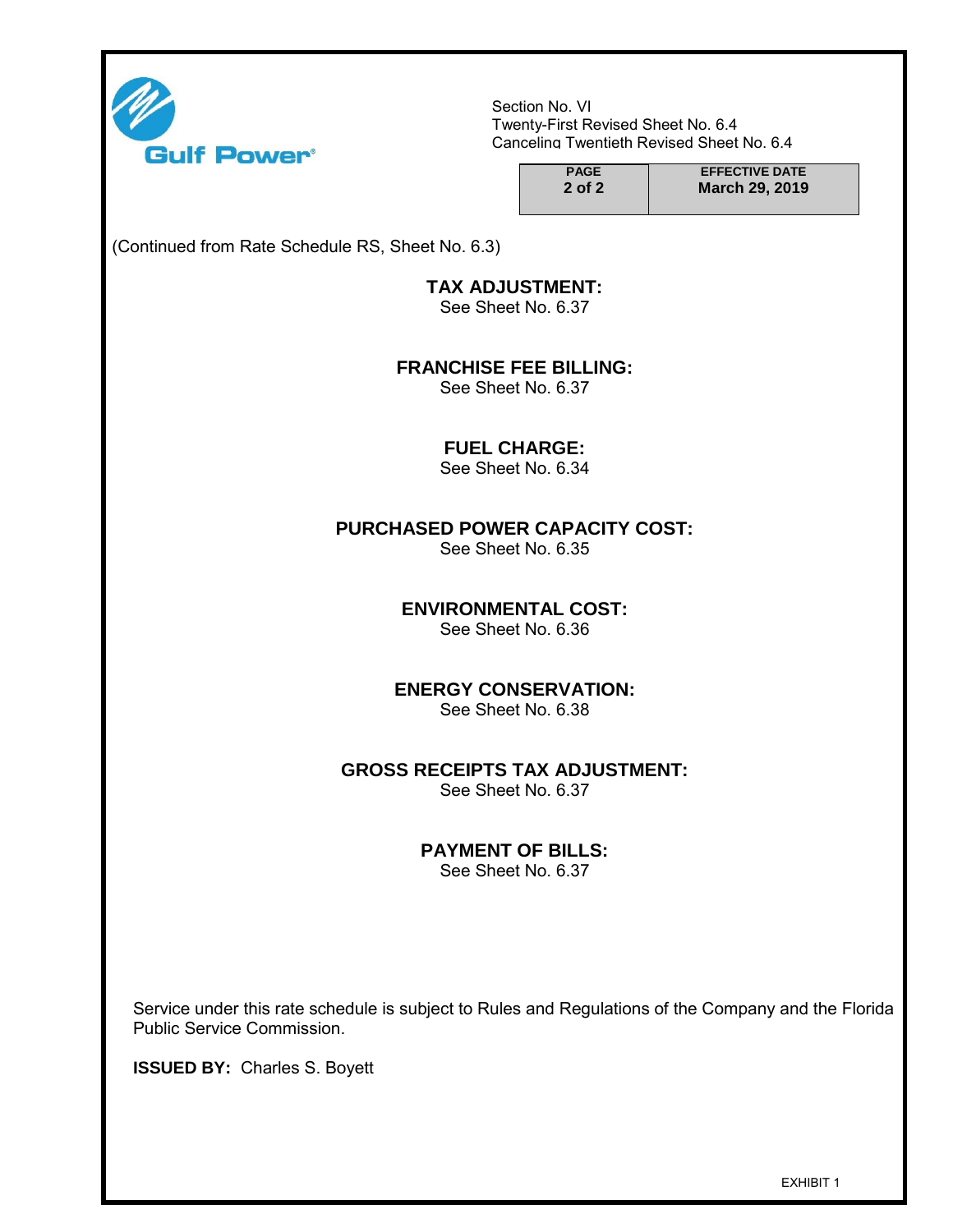

Section No. VI Thirty-First Revised Sheet No. 6.10 Canceling Thirtieth Revised Sheet No. 6.10

# **RATE SCHEDULE LP LARGE POWER SERVICE**

URSC: GSLD

| <b>PAGE</b> | <b>EFFECTIVE DATE</b> |
|-------------|-----------------------|
| 1 of $3$    | March 29, 2019        |

## **AVAILABILITY:**

Available throughout the entire territory served by the transmission system of the Company.

## **APPLICABILITY:**

Applicable for three phase general service on an annual basis covering the entire electrical requirements of any Customer. Service to two or more premises shall not be combined nor shall service furnished hereunder be shared with or resold to others. All service shall be taken at the same voltage, from a single delivery point, and shall be measured by a single meter.

## **CHARACTER OF SERVICE:**

The delivery voltage to the Customer shall be the voltage of the available secondary distribution lines of the Company for the locality in which service is to be rendered.

## **MONTHLY RATES:**

Base Charge: \$262.80

Demand Charge: \$12.28 per kW of billing demand

Energy Charge: 0.926¢ per kWh

## **MINIMUM MONTHLY BILLS:**

In consideration of the readiness of the Company to furnish such service, no monthly bill will be rendered for less than the Base Charge plus the Demand Charge.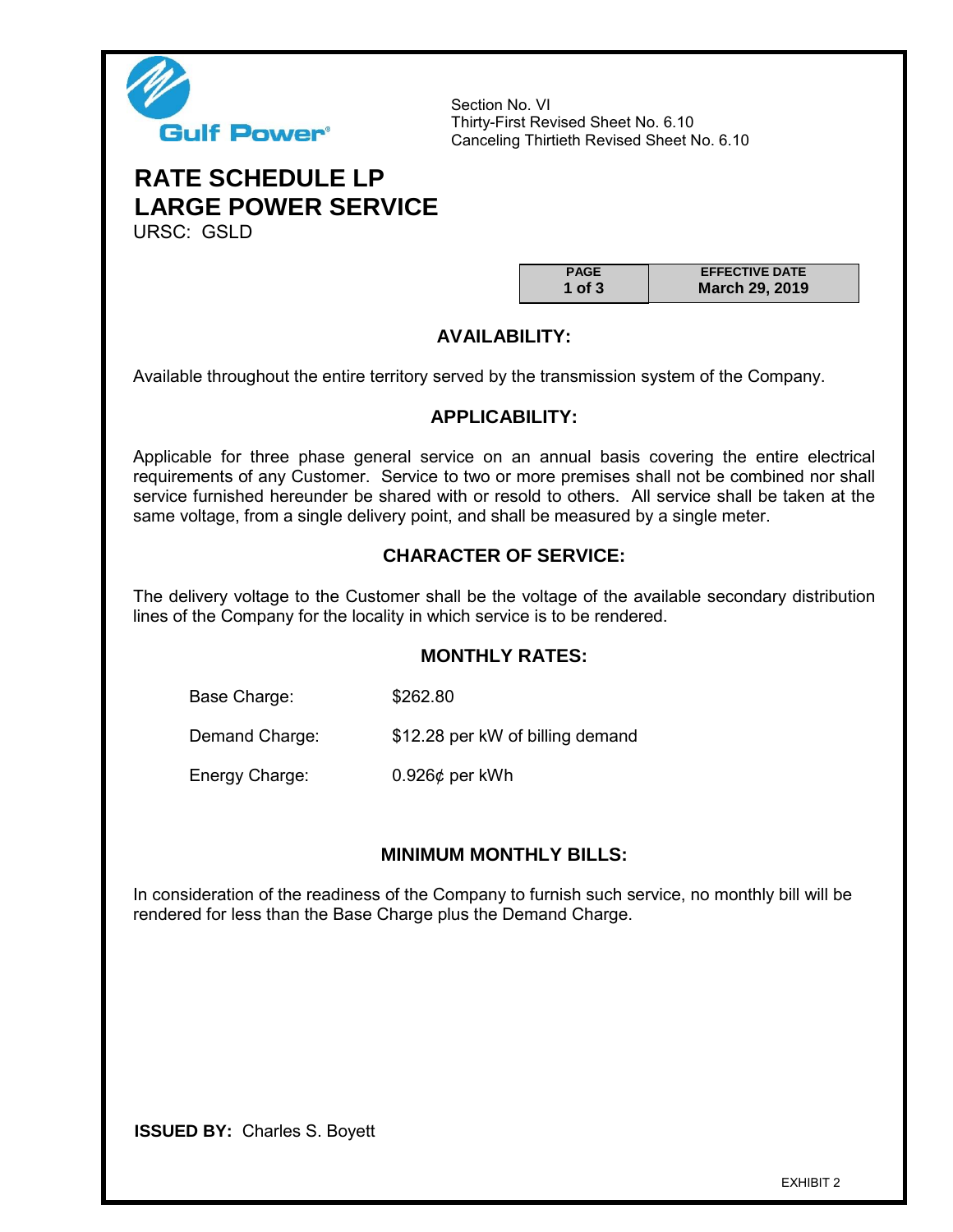

Section No. VI Third Revised Sheet No. 6.10.1 Canceling Second Revised Sheet No. 6.10.1

| <b>PAGE</b> | <b>EFFECTIVE DATE</b> |
|-------------|-----------------------|
|             | <b>March 29, 2019</b> |

**This sheet intentionally left blank and reserved for future use.**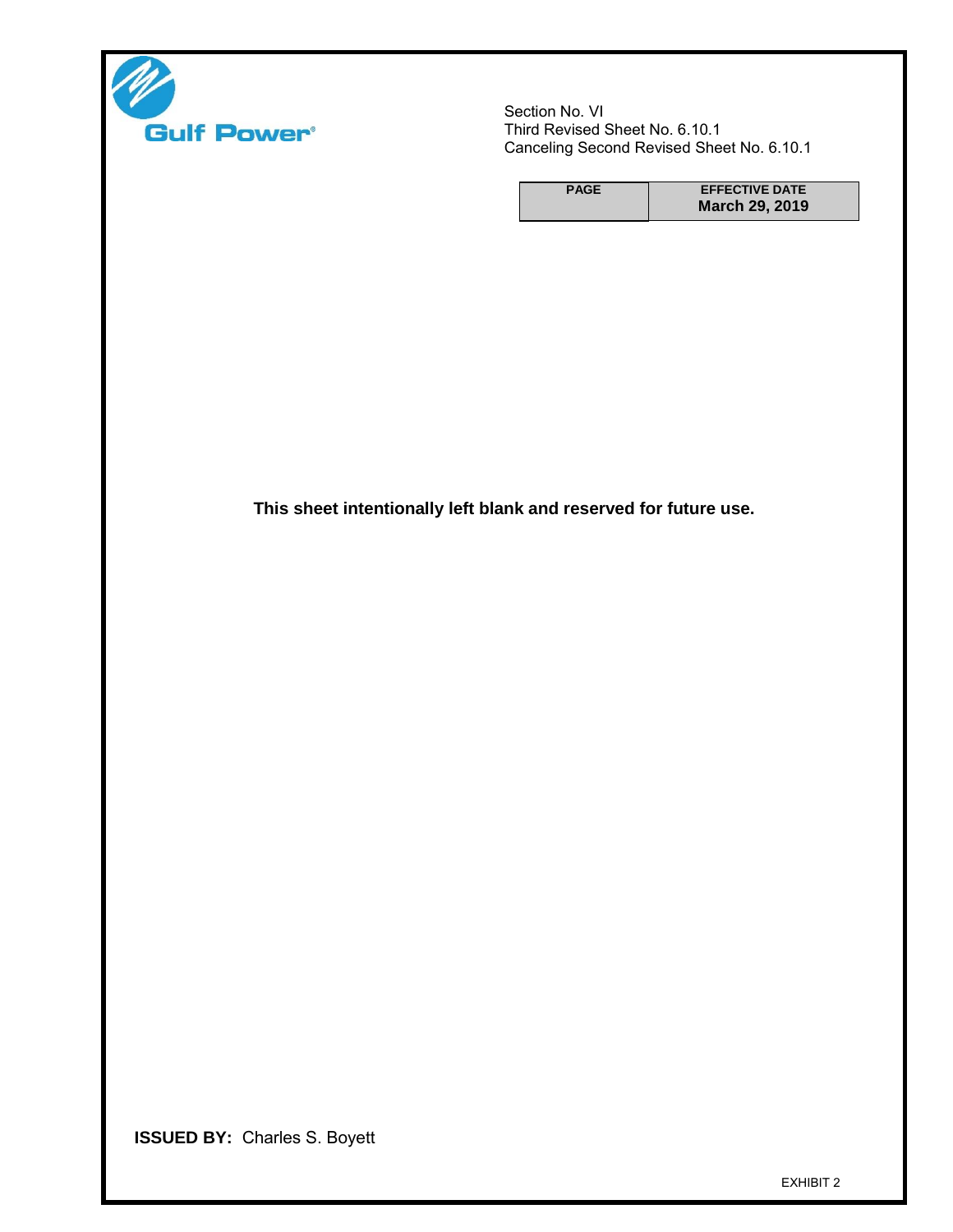

Section No. VI Thirtieth Revised Sheet No. 6.11 Canceling Twenty-Ninth Revised Sheet No. 6.11

| <b>PAGE</b> | <b>EFFECTIVE DATE</b> |
|-------------|-----------------------|
| $2$ of $3$  | March 29, 2019        |

(Continued from Rate Schedule LP, Sheet No. 6.10)

### **DETERMINATION OF BILLING DEMAND:**

The kilowatt (kW) billing demand for billing purposes shall be the Customer's maximum integrated fifteen (15) minute demand to the nearest kilowatt (kW) during each service month.

#### **REACTIVE DEMAND CHARGE:**

The monthly bill calculated at the above rates shall also be increased in the amount of \$1.00 per kvar for all over 0.48432 kilovars per kilowatt (90% power factor). The kilovars to which this adjustment shall apply shall be the monthly maximum measured kilovar demand or may be calculated as the square root of the difference between the square of the maximum monthly measured kVA demand and the square of the maximum monthly measured kW demand.

#### **TRANSFORMER OWNERSHIP DISCOUNT AND PRIMARY METERING VOLTAGE DISCOUNTS:**

When the Company renders service under this Rate Schedule at the local primary distribution voltage and any transformers required are furnished by the Customer, the Monthly Rate will be subject to a discount of thirty-six (36) cents per month per kilowatt (kW) of the Customer's billing demand as determined above, and an additional discount of one percent (1%) of the Energy Charge and one percent (1%) of the Demand Charge; however, such deduction shall not reduce the minimum monthly bill specified above.

#### **TRANSFORMER OWNERSHIP DISCOUNT AND TRANSMISSION METERING VOLTAGE DISCOUNTS:**

When the Company renders service under this Rate Schedule from an available transmission line of 46,000 volts or higher and the Customer furnishes, operates and maintains the complete stepdown transformer substation necessary to receive and use such service the Monthly Rate will be subject to a discount of fifty-five (55) cents per month per kilowatt (kW) of the Customer's billing demand as determined above, and an additional discount of two percent (2%) of the Energy Charge and two percent (2%) of the Demand Charge; however, such deduction shall not reduce the minimum monthly bill specified above.

#### **DEPOSIT:**

A deposit amounting to twice the estimated average monthly bill may be required before service is connected at designated premises. The deposit may be applied to any final bills against the Customer for service.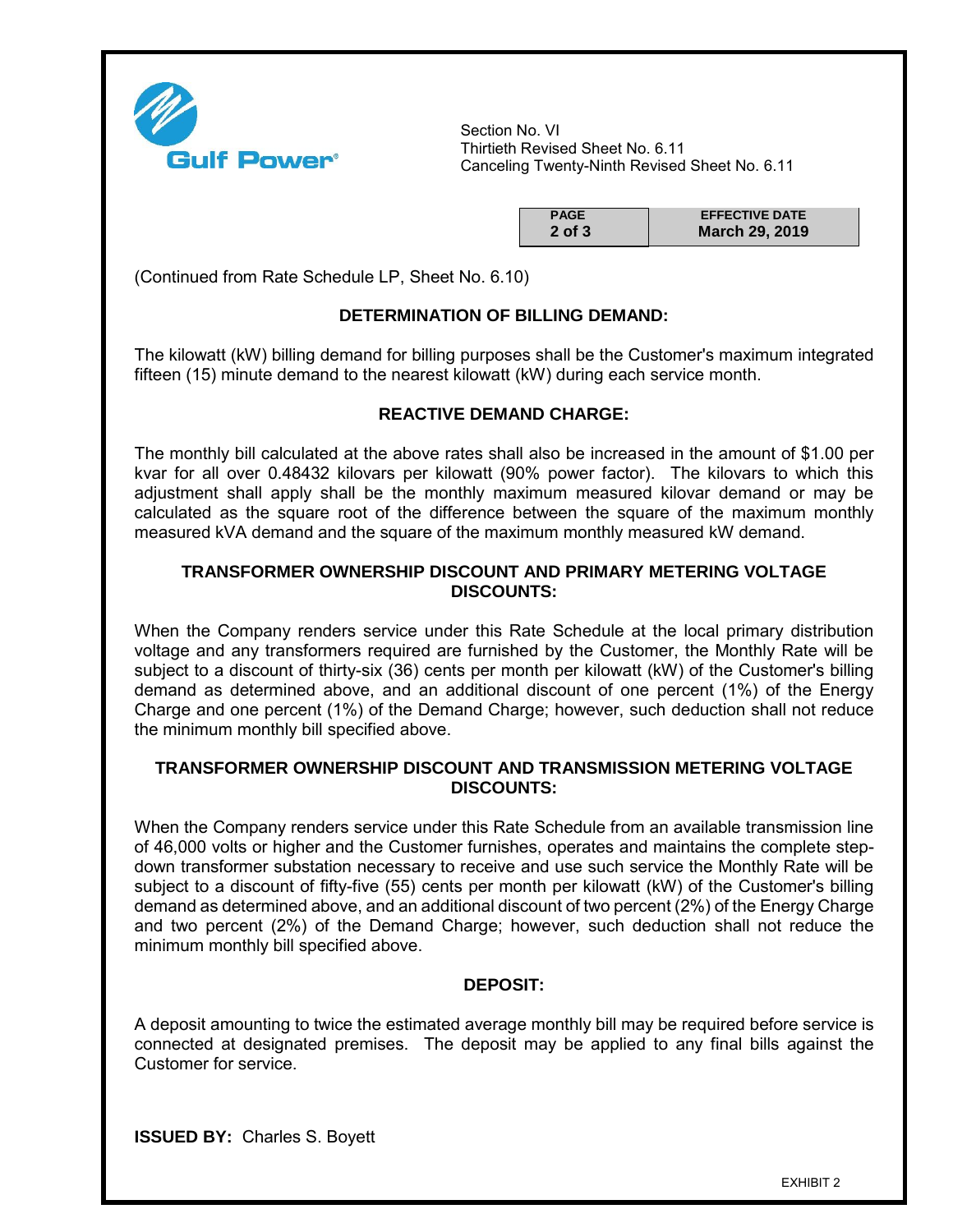

Section No. VI Third Revised Sheet No. 6.11.1 Canceling Second Revised Sheet No. 6.11.1

| <b>PAGE</b> | <b>EFFECTIVE DATE</b> |
|-------------|-----------------------|
|             | March 29, 2019        |

**This sheet intentionally left blank and reserved for future use.**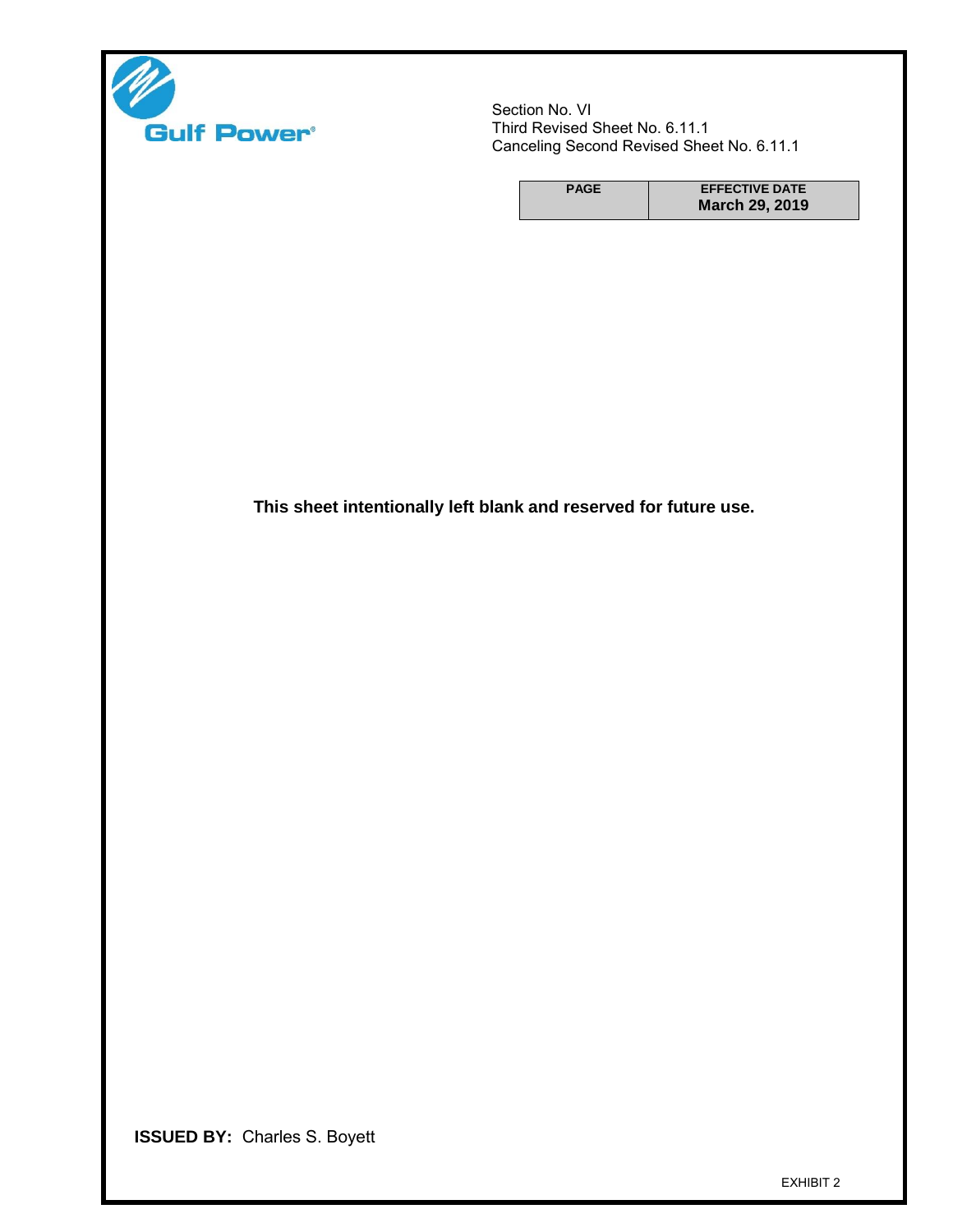

Section No. VI Fourth Revised Sheet No. 6.11.2 Canceling Third Revised Sheet No. 6.11.2

| <b>PAGE</b> | <b>EFFECTIVE DATE</b> |
|-------------|-----------------------|
|             | <b>March 29, 2019</b> |

**This sheet intentionally left blank and reserved for future use.**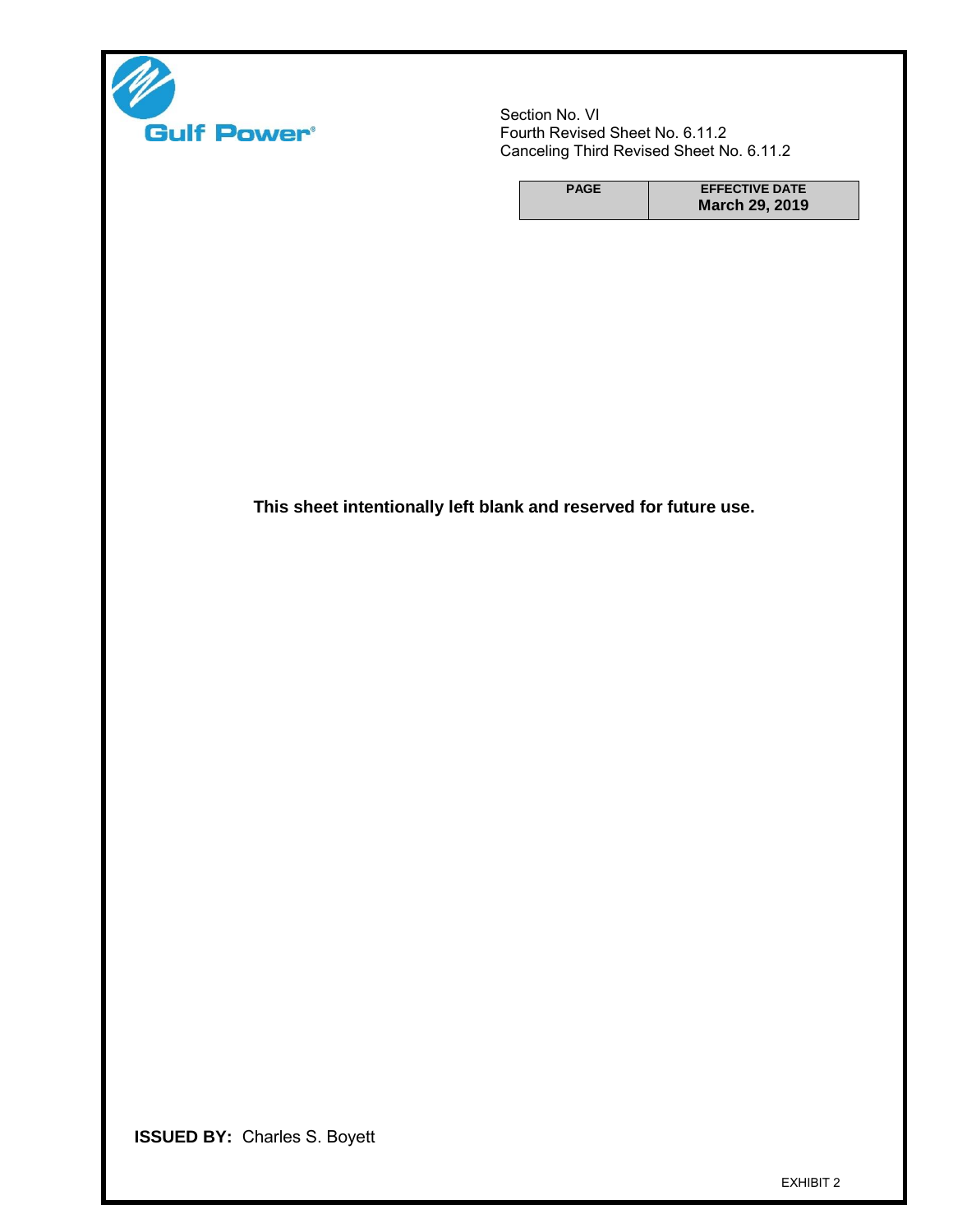

Section No. VI Twenty-Third Revised Sheet No. 6.12 Canceling Twenty-Second Revised Sheet No. 6.12

| <b>PAGE</b> | <b>EFFECTIVE DATE</b> |
|-------------|-----------------------|
| $3$ of $3$  | March 29, 2019        |

(Continued from Rate Schedule LP, Sheet No. 6.11)

## **TERM OF CONTRACT:**

Service under this Rate Schedule shall be for a period of one or more years and thereafter from year to year until terminated by three (3) or more months' written notice by either party to the other.

#### **TAX ADJUSTMENT:**

See Sheet No. 6.37

**FRANCHISE FEE BILLING:**

See Sheet No. 6.37

## **FUEL CHARGE:**

See Sheet No. 6.34

## **PURCHASED POWER CAPACITY COST:**

See Sheet No. 6.35

## **ENVIRONMENTAL COST:**

See Sheet No. 6.36

#### **ENERGY CONSERVATION:**

See Sheet No. 6.38

### **GROSS RECEIPTS TAX ADJUSTMENT:**

See Sheet No. 6.37

#### **PAYMENT OF BILLS:**

See Sheet No. 6.37

Service under this rate schedule is subject to Rules and Regulations of the Company and the Florida Public Service Commission.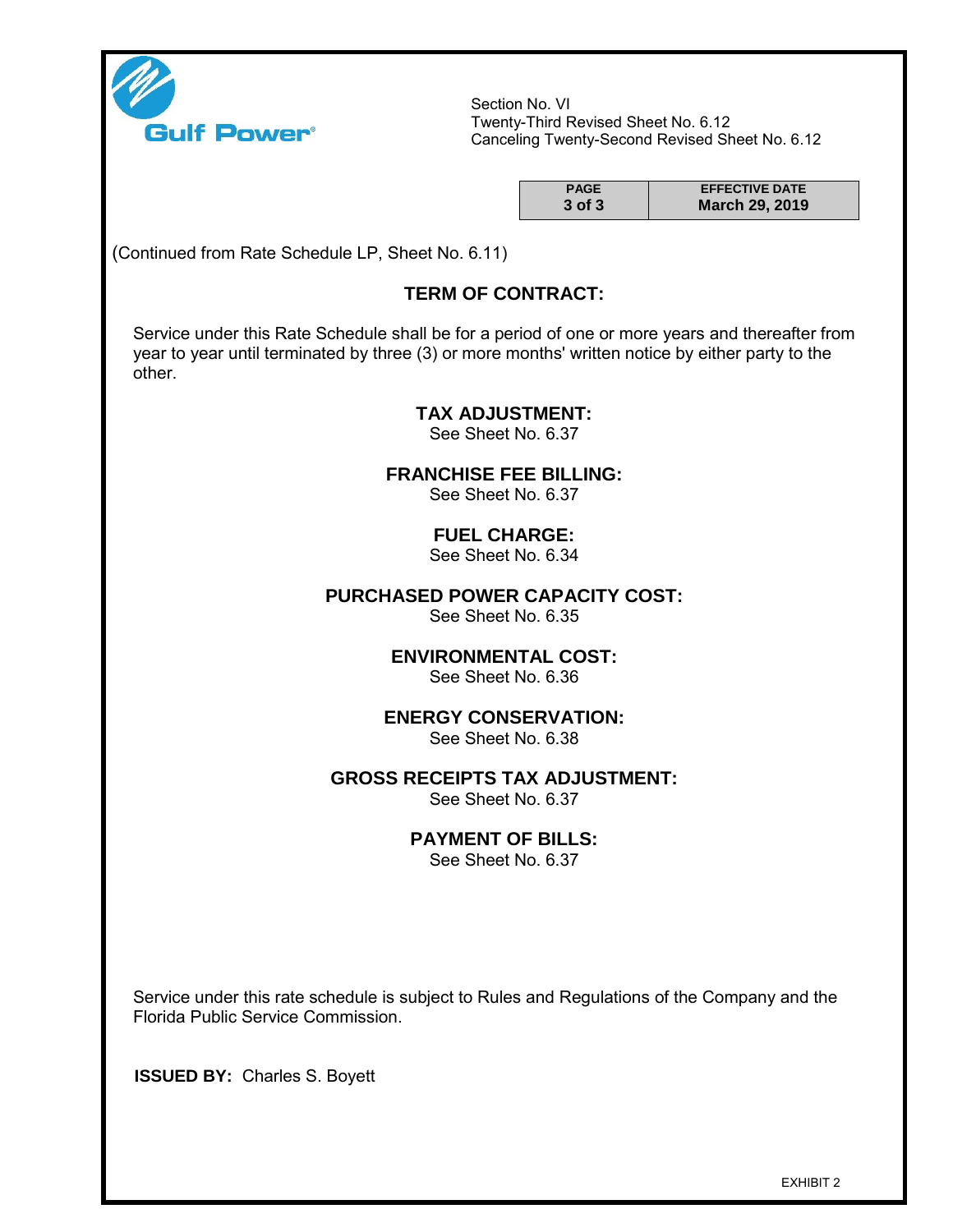

Section No. VI Eighth Revised Sheet No. 6.12.1 Canceling Seventh Revised Sheet No. 6.12.1

| <b>PAGE</b> | <b>EFFECTIVE DATE</b> |
|-------------|-----------------------|
|             | March 29, 2019        |

**This sheet intentionally left blank and reserved for future use.**